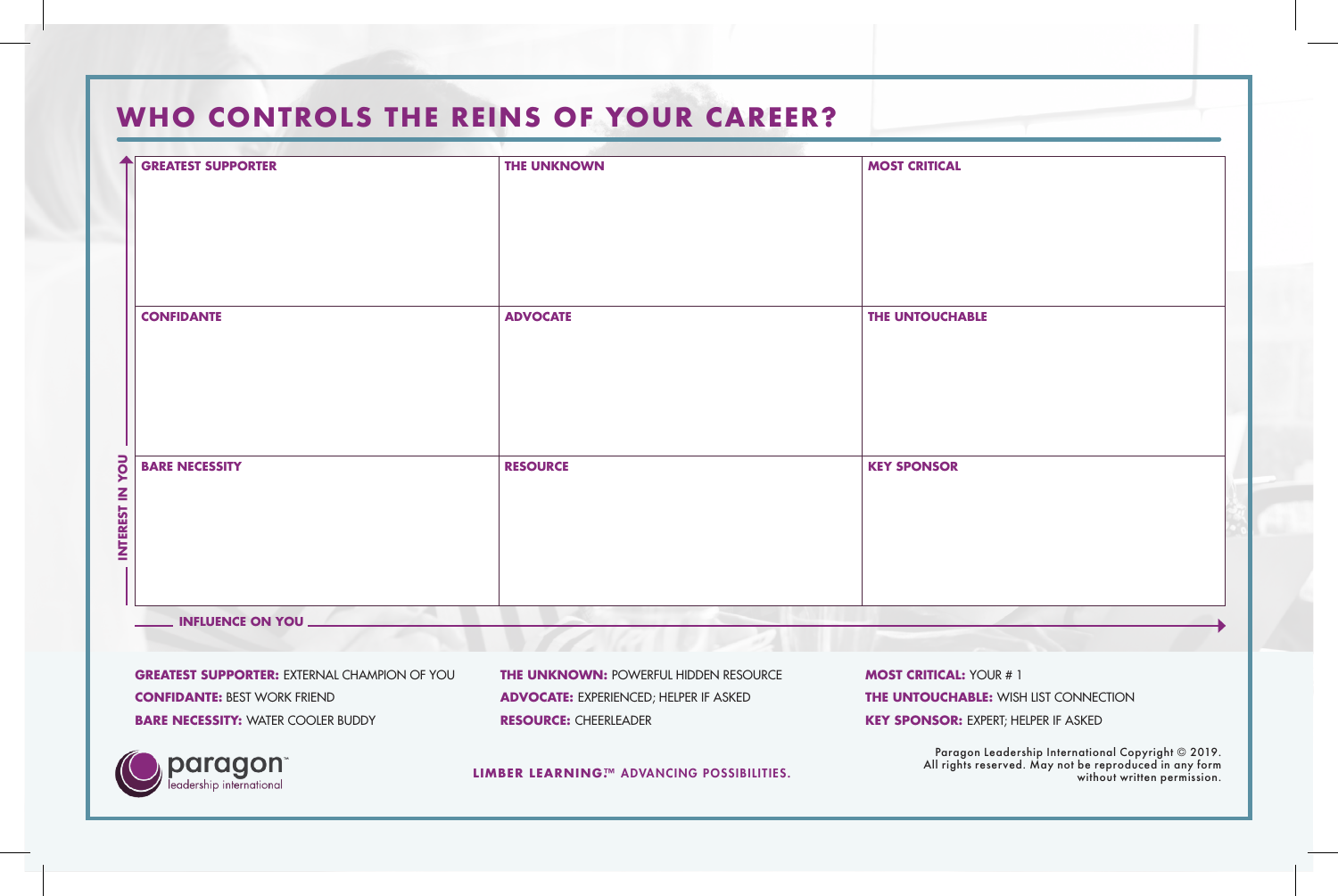## YOUR REINS STAKEHOLDER TRACKER

| <b>STAKEHOLDER NAME</b><br><b>INTEREST/INFLUENCE KEY</b> | <b>AUTHENTIC MEANING/</b><br><b>DESIRED OUTCOME</b> | <b>COMMITTED ACTION(S)</b> | <b>COMMUNICATION VEHICLE</b> | <b>PROGRESS</b><br>$+ - 0$ |
|----------------------------------------------------------|-----------------------------------------------------|----------------------------|------------------------------|----------------------------|
|                                                          |                                                     |                            |                              |                            |
|                                                          |                                                     |                            |                              |                            |
|                                                          |                                                     |                            |                              |                            |
|                                                          |                                                     |                            |                              |                            |
|                                                          |                                                     |                            |                              |                            |
|                                                          |                                                     |                            |                              |                            |
|                                                          |                                                     |                            |                              |                            |
|                                                          |                                                     |                            |                              |                            |
|                                                          |                                                     |                            |                              |                            |
|                                                          |                                                     |                            |                              |                            |
|                                                          |                                                     |                            |                              |                            |



Paragon Leadership International Copyright © 2019.<br>All rights reserved. May not be reproduced in any form<br>without written permission. without written permission.